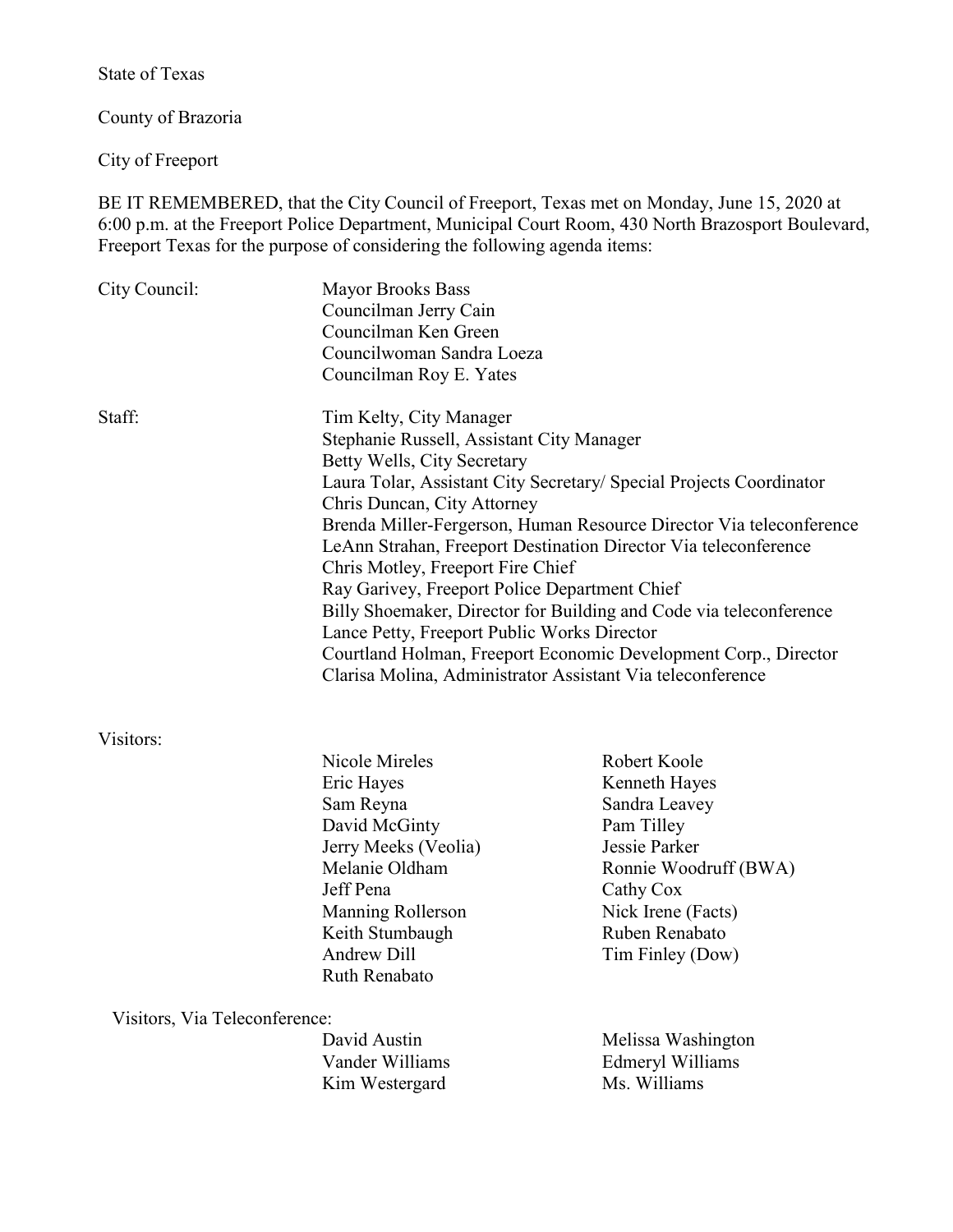# **Call to order.**

Mayor Brooks Bass called the meeting to order at 6:00 p.m.

# **INVOCATION AND PLEDGE OF ALLEGIANCE**:

Invocation was led by Andrew Dill; the Pledge of Allegiance was conducted by Mayor Bass.

## **JOINT MEETING WITH PLANNING AND ZONING COMISSION:**

## Call Open of Meeting

Nicole Mireles, Chairperson for the Planning and Zoning Commission opened the Joint Meeting at 6:03.

## Work Session regarding proposed DT-1 ZONE.

Nicole Mireles said that after she discussed and interviewed many people and asked a lot of questions, she feels comfortable with the Downtown District going to  $8<sup>th</sup>$  Street.

Eric Hayes said that when this ordinance was brought to the Planning Commission it was for the parking issues. He said that it outlines what types of businesses can be in the Downtown Zone, and it outlines off premise parking. He said if we go to  $5<sup>th</sup>$  Street it will eliminate this problem. He said if we extend to 8<sup>th</sup> Street this will cause a parking problem. Mr. Hayes said that he recommends staying with the original agreement and stop at 5<sup>th</sup> Street.

Andrew Dill said that he still thinks we need to take this to  $8<sup>th</sup>$  Street. Mr. Dill said that he is not clear if the Marina is being included or if it is not.

Keith Stumbaugh asked why we would not include the green space where the old Tarpon Inn Village use to be. He said if that piece of land was going to be developed why would it not be included in the Downtown Zone? He said he understands not wanting to rezone the waterfront of the Marina. He said that the green space could be a potential site for a Marina Plaza, or a draw for Downtown businesses. He also questioned the quad plex's. City Manager Tim Kelty said that the reason was for the legal description to match across the board.

Manning Rollerson said that he lives in the Duplex on Cherry Street. He said that all this needs to be taken care of. He said that people are concerned with the City going into buildings without permission. Mayor Bass advised that this will be discussed later in the agenda.

Ruben Renobato said that he just wants to say again that he supports the new business district and he supports the move to  $8<sup>th</sup>$  Street. He said that he sees this as a future growth idea.

# **ADJOURN PLANNING AND ZONING COMMISSION.**

On a motion by Eric Hayes, seconded by Andrew Dill, with all present voting "Aye", Nicole Mireles adjourned the meeting at 6:23 PM.

Consideration and possible action of approving Ordinance No. 2020-2601 on creating a downtown zoning district and establishing its boundaries.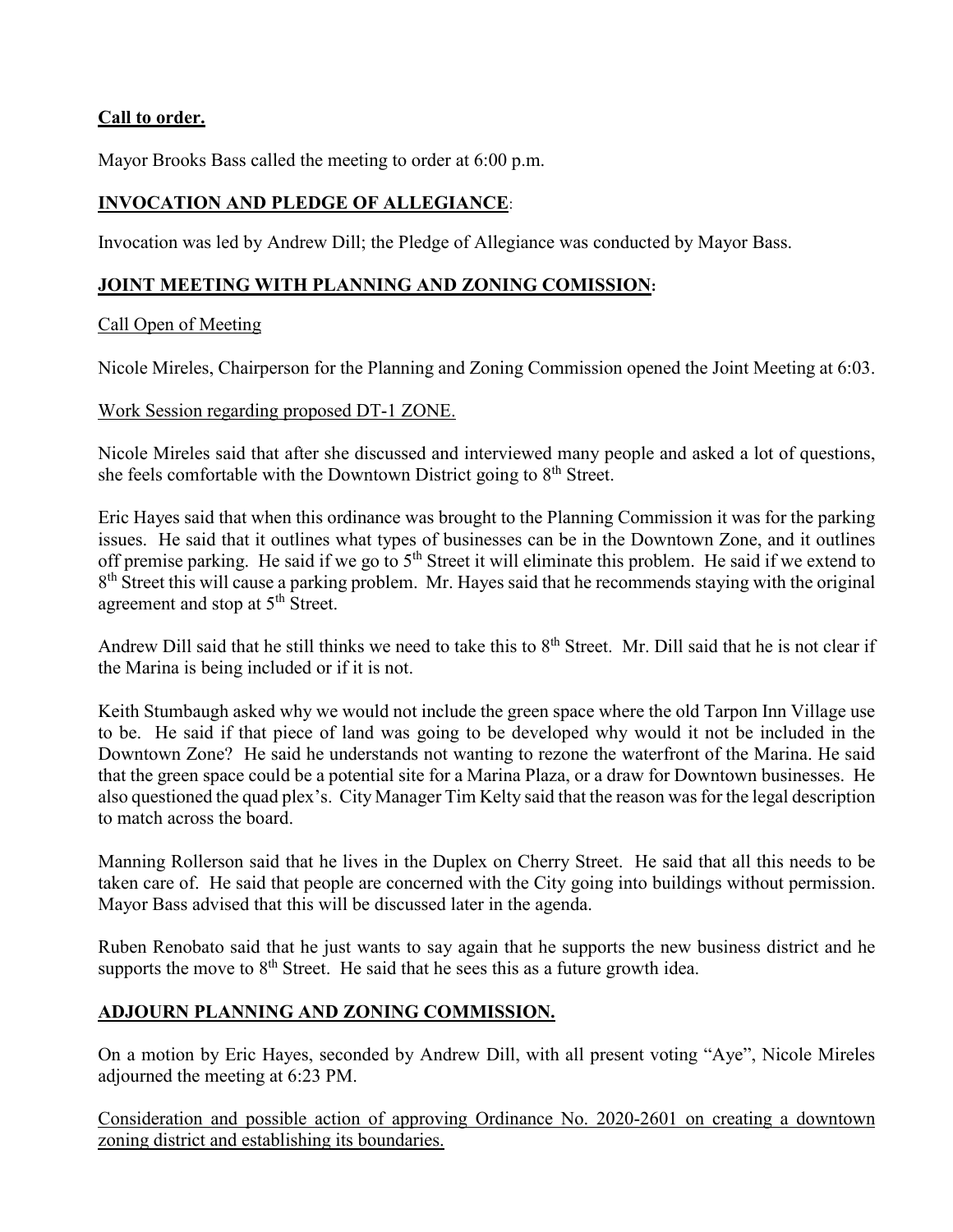Mayor Bass tabled this item until the next Council Meeting on July 6, 2020.

Mayor Bass said for the record we have reconvened regular session of city council.

### **Citizen's Comments**

Jessie Parker spoke to council about a project that she presented before the Pandemic. She said that this project is back on the table, she said that they will be in partnership with the Lincoln School in Houston. On Juneteenth she said there will be training. Mayor Bass asked to keep us notified because we will like to be a part of it.

Pam Tilley spoke to council about 427 East 8<sup>th.</sup> She said this is the home of her dad. She said that he and several others are still advocating to what should be rightfully theirs. Ms. Tilley asked who is assisting residents in the East End. She asked who will speak to them about what is going on with the Port Freeport. She said that the East End residents can be very helpful. She said that there is so much misinformation given out. She said please consider the East End.

Mayor Bass told Ms. Tilley we have Boards and Commissions that we need members to be in. He said if you are a resident, please get involved. This is one way to get the information. He said that there has been one meeting with the Port, and he still stands the same. The Port will have to fight for the properties that they do not own.

Manning Rollerson said to council that he was going to talk about defunding the Police Department. He said that the Police Department does not need an APC, and a Humvee. He said that we do not need these in our City. He said this is a small community. He said this is a city, and you should be fighting for us. He asked Councilman Green to get the ditches cleaned out.

Kenneth Hayes, commended City Manager Tim Kelty. He said he had a tough job when he came in. He has made some tough decisions and brought some good people in with him.

David Austin, via Teleconference said that he is concerned about his business Signal Electronics that is on 2<sup>nd</sup> Street with the new Downtown Zoning. He asked if he will be grandfathered in. He said that he does not want to apply for a Special Use Permit. Mayor Bass said there will be a Grandfather clause in the new Ordinance.

Edmeryl Williams said that she wants to commend Ms. Tilley for speaking for their concerns on the East End. She thanked the Mayor, and she said that the East End wants to become a part of everything.

## **PRESENTATIONS/ANNOUNCEMENTS: Announcements by Mayor, City Council and/or Staff**

#### Emergency management briefing COVID-19.

Freeport Fire Chief, Chris Motley said that calls have increased, not all COVID related. He said that on June 9, there was COVID-19 free testing that was done. Supplies from Sectrac are working as they should. He said that the supplies are stocked up. He said that there was a family member of an EMS staff which tested positive. The employee is home and waiting for the test results to come back in. He said that the station has been sanitized. He also reminded us that hurricane season started on June 1.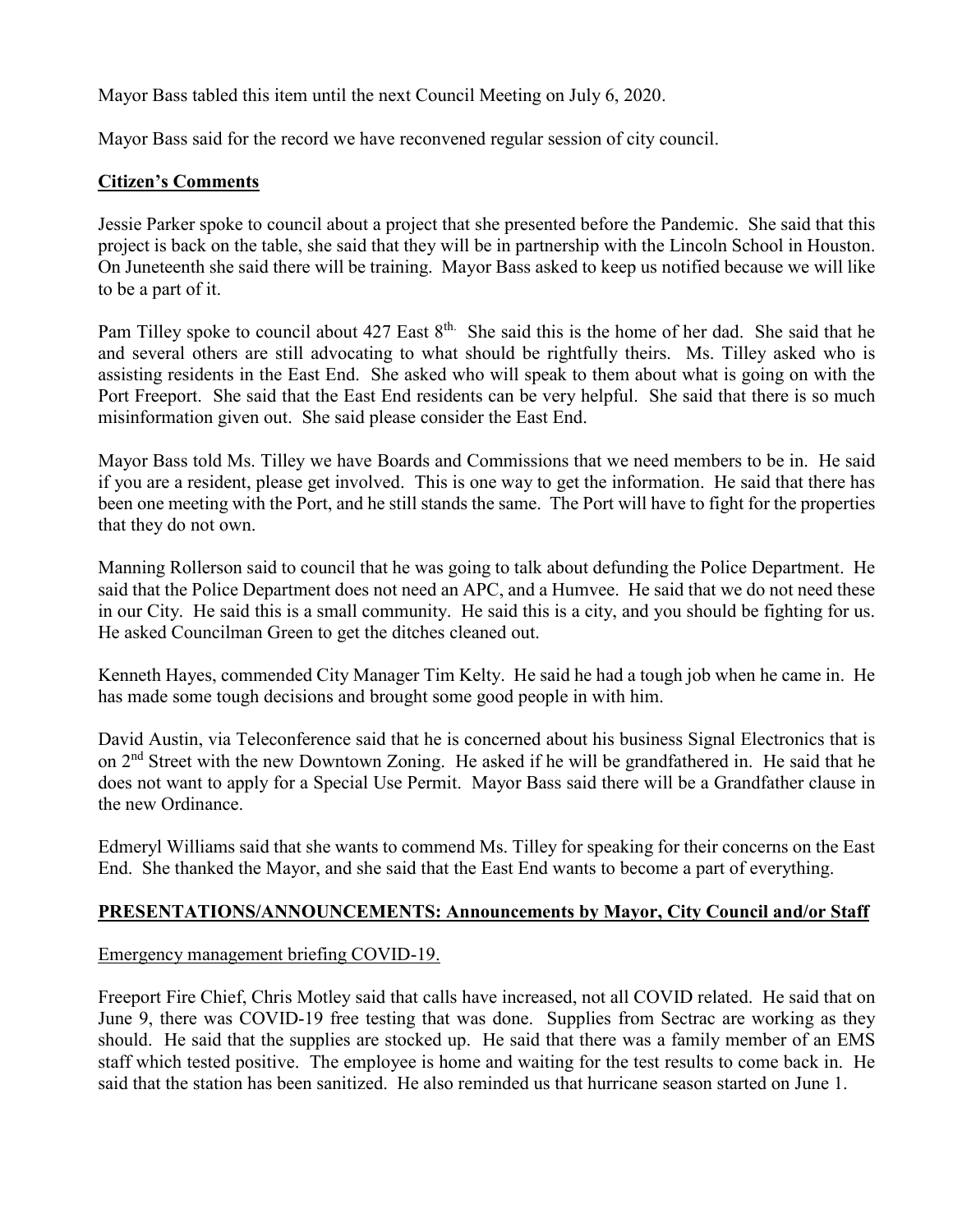Freeport Police Chief Ray Garivey said that the Police Department is still ready to serve. He said that there were two officers that did test positive for the COVID-19. He said that the City Manager hired a company to come in a sanitize the station, and the jail. The EMS/Fire Department sanitized the Police units. He said that the supplies are good. Chief Garivey said that if there is hightide at the beach, then it is time to move for your safety.

City Manager Tim Kelty said that county numbers on the COVID-19 are rising per day. He said to be, vigilant, to not relax and think this is all behind us. He said when more businesses open, we can expect to see the spread continue.

Presentation by BWA/Dow Harris Reservoir, on the Expansion Project. And consideration of approving Resolution No. 2020-2637.

Ronnie Woodruff with BWA and Tim Finley with Dow presented to council the expansion project. Mr. Woodruff said that it will triple the water capacity for periods of drought. Mr. Finley said that the water is being managed today with a short-term BRA contract. He said that they will borrow up to \$15 million through the swift funding. He said that tonight they are needing a signed resolution to allow BWA to go and secure a loan. This will cost the city nothing. Dow will be 100% responsible for this first phase. Melanie Oldham spoke on this.

Mayor Bass said that he is moving the Ordinance from Presentations to regular session where a motion will be made.

# **CONSENT AGENDA:**

Consideration and possible action on the approval of City Council meeting minutes from June 15, 2020

Consideration of approving Resolution No. 2020-2632 declaring a 2012 Chevy Tahoe Police unit with 155,000 miles as surplus and authorizing as disposal (to be donated to the Holiday Lakes, Texas Police Department).

Freeport Police Chief Ray Garivey said that he had received a request from the Police Chief from Holiday Lakes, Police Department. He said that his PD in need of some vehicles. Chief Garivey said that they had a unit and were able to help.

Consideration and possible action for the amendment of the City Attorney, Chris Duncan's contract for services.

Melanie Oldham spoke to council about the 20% raise, \$6600.00 per month in retainer fee, and \$180.00 per hour for additional work. She asked if this was with the EDC as well, or just the city.

Keith Stumbaugh spoke to council about his concern of the possible conflict of interest with City Attorney also representing the Freeport EDC as well.

Consideration of approving Resolution No. 2020- 2633 reappointing qualified person to the Board of Adjustments of said City; Raul Ramirez, Carlos Varela, Keith Stumbaugh.

Consideration and possible action approving the renewal contract with Freese and Nichols.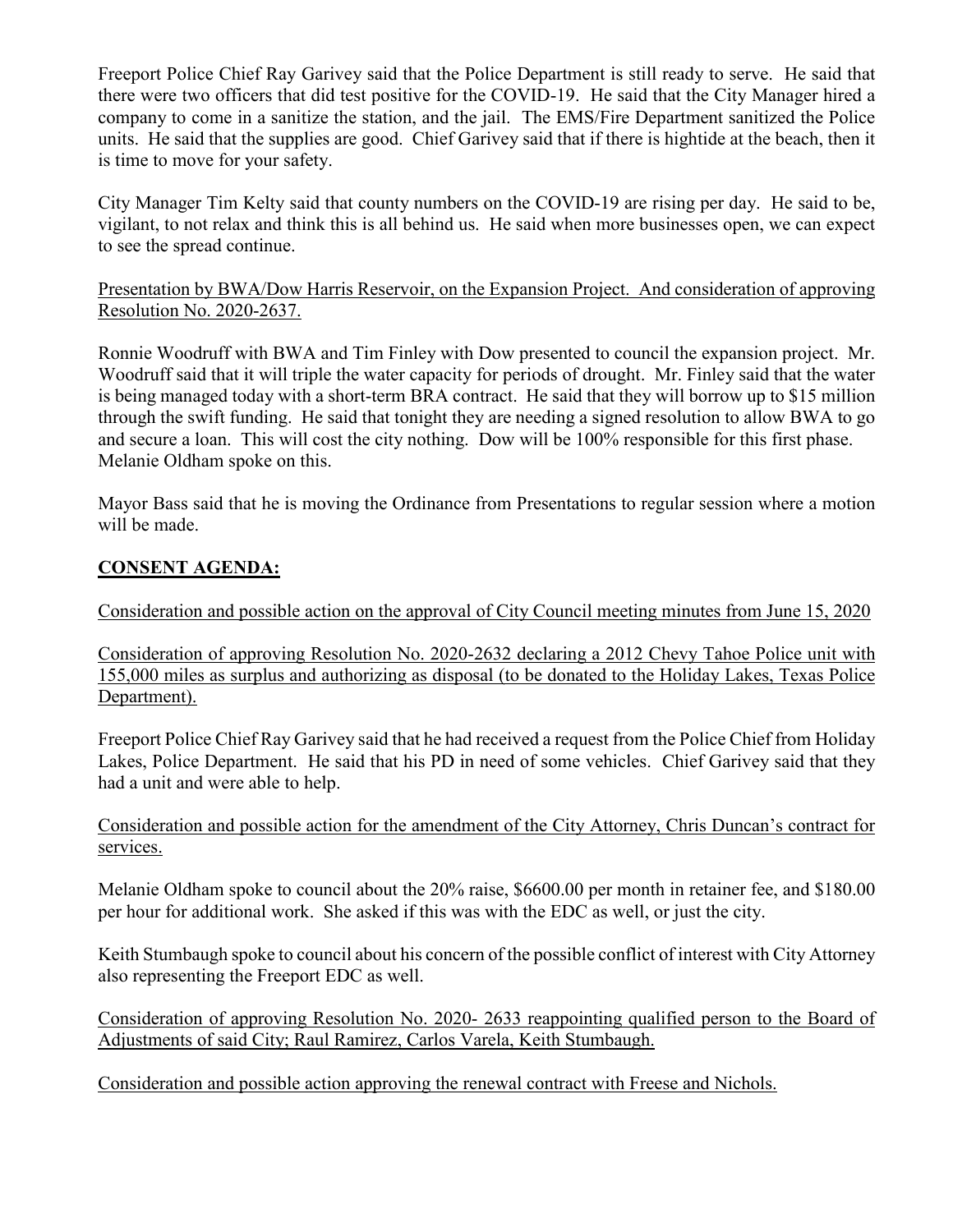On a motion by Councilman Cain, seconded by Councilwoman Loeza, with all present voting "Aye" 5-0 Council unanimously approved the Consent Agenda items number 3-7.

# **REGULAR SESSION**

#### Consideration of approving Resolution No. 2020-2634 for appointing reserve Officers.

Freeport Police Chief, Ray Garivey presented to council Resolution No. 2020-2634 for appointing Reserve Officers. He said that this is something that our ordinance says we must do; the Mayor and Council must approve reserve officers. He said that Reserve Officers are full time peace officers, but they do not get paid. Mr. Kelty said there are six reserve officers, Troy Brimage, Daniel Pennington, Rodney Bowers, Lei Loni Kershaw, Eluterin Martinez and Teresa LeBlanc. They are all TCOLE certified and their commissions are carried through the Freeport Police Department.

Councilwoman Loeza asked if they reserve with no pay? Chief Garivey said yes.

Nicole Mireles asked if they pay for their own commission. Chief Garivey said yes, and they pay for their own uniforms as well.

On a motion by Councilwoman Loeza, seconded by Councilman Green, with all present voting "Aye" 5-0 Council unanimously approved Resolution No. 2020-2634 for appointing reserve Officers.

Melanie Oldham said that she brought this to the attention to Chief Garivey three or four months ago. She also asked if all the Reserve Officers have their license.

Robert Koole said that we just participated in a peaceful protest. He asked why do we need a bigger police force? He said that he thought we were committed to seeing a change. Mayor Bass explained what the Reserve Officers are appointed for, and that they are subject to the same rules as every Officer that is employed by the City of Freeport.

Councilwoman Loeza asked what the liability is if one of the Reserve Officers are injured. Chief Garivey said that they are covered as a full-time officer, just with no pay.

Sandra Leavey commended Chief Garivey for his involvement with the City of Freeport.

Jessie Parker said that she hopes there is some sensitivity training for the officers.

#### Consideration of approving Resolution No. 2020-2637, BWA/Dow Harris Reservoir. Item # 2

On a motion by Councilwoman Loeza, seconded by Councilman Cain, with all present voting "Aye" 5-0 Council unanimously approved Resolution No. 2020-2367 BWA/Dow Harris Reservoir.

#### Consideration and possible action of approving Ordinance No. 2020-2602 or unsafe structure.

Keith Stumbaugh said that he wants to make a comment on the improved PA system. He said this is great.

He said that he has concerns on the Unsafe Structure Ordinance. He said that a city official being able to enter a building without notification or without probable cause, he feels this needs to be removed, he is opposed to this.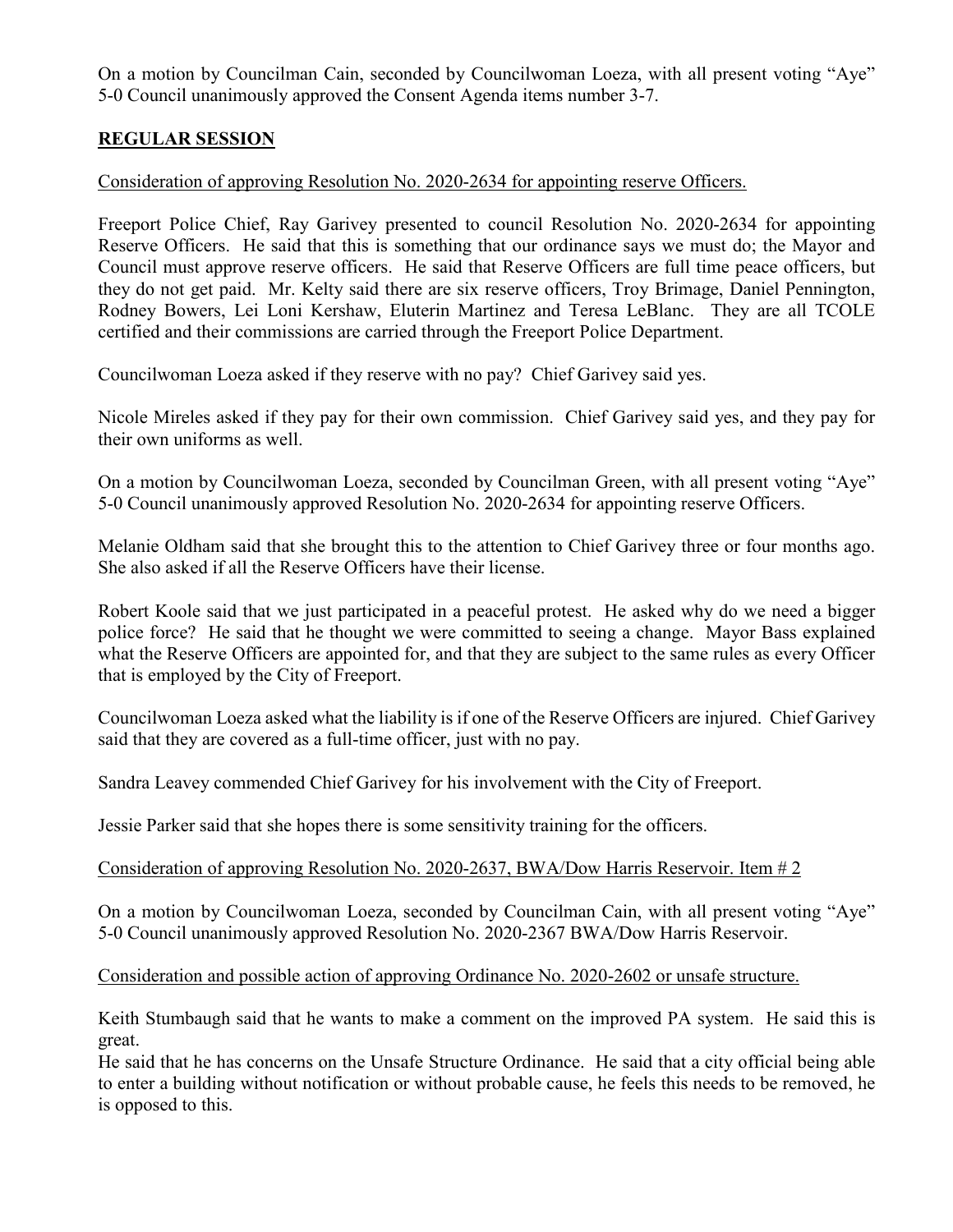Ruben Renobato said that he has reservations about this ordinance. He said that he wants to know if there has been any meetings prior tonight over this fifteen-page ordinance. He said that the criminal enforcement is an issue for him, he said that he leans more to civil penalties. He said that there is grant money out there and it does not have to be paid back.

Melanie Oldham said that she has read through the ordinance and she is concerned about the City being able to come into a building without permission. She said that she thinks that the language needs to be changed in this ordinance. She asked who the qualified people on this board will be.

Nicole Mireles asked who will be letting the property owner know that they are not in compliance. Ms. Mireles said that she is not confident in the City's Code Enforcers. She voiced her concern on the low income with some of our residents.

Mayor Brooks Bass said that we have houses falling, houses that are abandoned, he said there are trees growing through roofs. He said that this ordinance is to help with this kind of bad infrastructure. We must reach a compromise to protect our neighbors.

Jeff Pena said that this ordinance is trying to enforce code. He also asked who the committee will be.

Kim Westergaurd per Via Teleconference, said that her home is livable, she asked what are the standards?

This item was tabled.

### Consideration and possible approval for Resolution No. 2020-2635 for the Amendment to the Gulf Coast Center's request to transfer public transportation to Gulf Coast Transit District.

City Manager Tim Kelty presented to council Resolution No. 2020-2635 for the Amendment to the Gulf Coast Center's request to transfer public transportation to Gulf Coast Transit District. Mr. Kelty said that this is a resolution amending the contract that was approved last year for the Gulf Coast Center. This resolution will transfer the authority to the Gulf Coast Transit District. The cost will in increase by \$846.00 for a three-year contract.

On a motion by Councilwoman Loeza, seconded by Councilman Cain, with all present voting "Aye"5-0 Council unanimously approved Resolution No. 2020-2635 for the Amendment to the Gulf Coast Center's request to transfer public transportation to Gulf Coast Transit District.

### Consideration of approving an Ordinance No. 2020-2603 with exceptions for residential building size requirements for Brazoria County Community Development Program Projects.

City Manager Tim Kelty presented to council Ordinance No. 2020-2603 with exceptions for residential building size requirements for Brazoria County Community Development Program Projects. He said that there are about five homes that are receiving grant funding from the Brazoria County Community Development Grant Program. He said that this ordinance allows for a smaller construction when being funded through a grant program. Mayor Bass said he does not mind making a specific ordinance in this type of situation. He said that if we did not do this then the city would not be able to receive funding for these new houses.

On a motion by Councilwoman Loeza, seconded by Councilman Cain, with all present voting "Aye"5-0 Council unanimously approved Ordinance No. 2020-2603 with exceptions for residential building size requirements for Brazoria County Community Development Program Projects.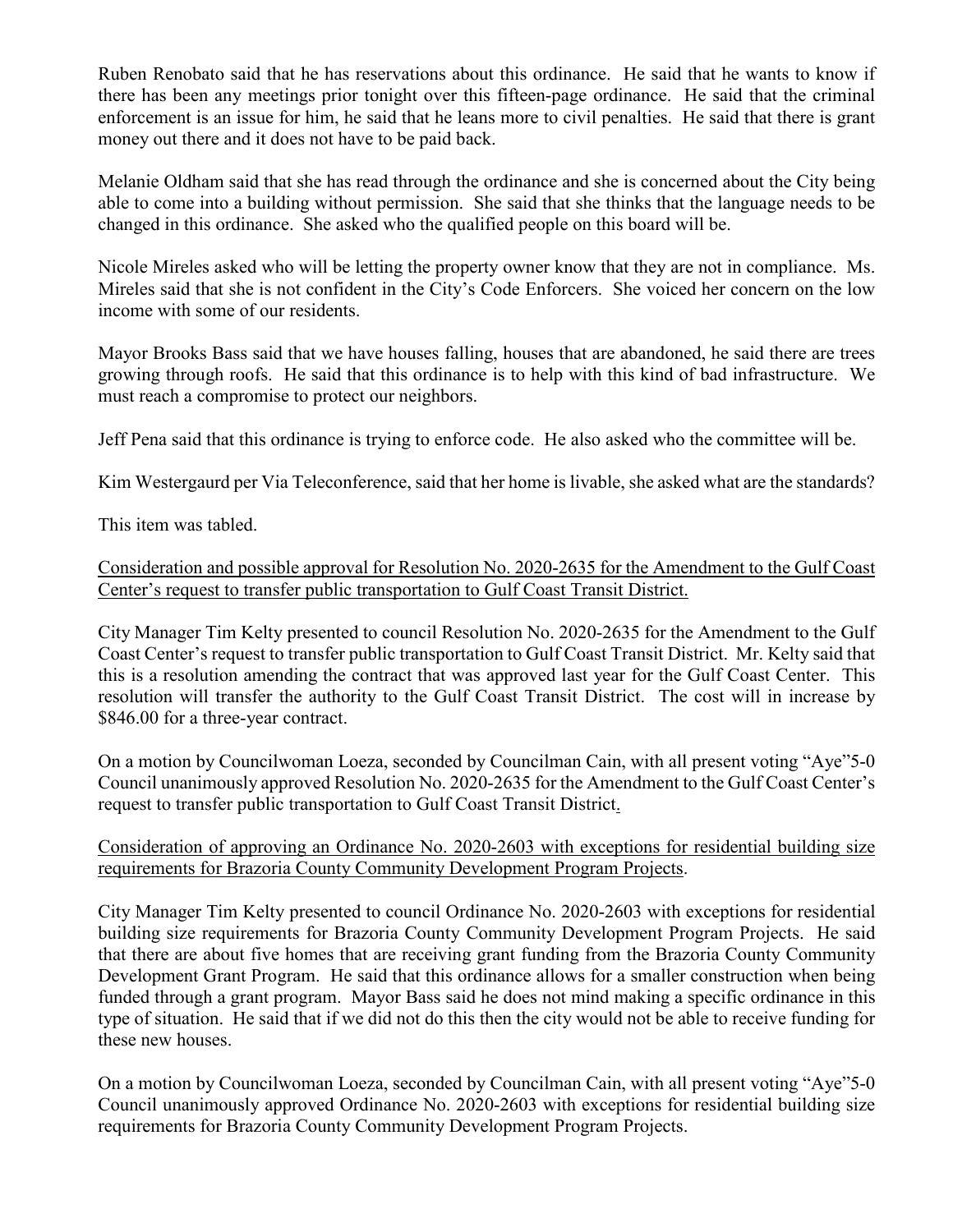Melanie Oldham said that this is a great idea, she asked if this applies to the Port homes as well. She said those are carports. She asked if the City Council will be able to look at each individual case.

Eric Hayes asked if there will be garages, or carports? Mayor Bass said there is an exception, and allow carports.

#### Consideration and possible approval for Resolution No. 2020-2636 for Tax Abatement.

Freeport EDC Director Courtland Holman presented to council Resolution No. 2020-2636 for Tax Abatement. He said that the Tax Abatement expired on October 2, 2019 for residential and commercial. Mr. Holman said that on June 9, 2020 the Freeport EDC reviewed and recommended that the Freeport City Council approve and adopt the new Property Tax Abatement. This must be done every two years by City Council if the council elects to be eligible to participate in Tax Abatement.

Melanie Oldham said that there are a lot of good things in this ordinance. She asked will companies selfreport to Ms. Russell. She said that this is good incentive to get businesses here.

City Manager Tim Kelty said that all entities that receive tax abatement from the city will receive annual statement of compliance. Mr. Kelty said that this went to a steering committee before going to the Freeport EDC Board.

On a motion by Councilman Cain, seconded by Councilman Green, with all present voting "Aye"5-0 Council unanimously approved Resolution No. 2020-2636 for Tax Abatement.

#### **WORK SESSION:**

Councilman Green asked if there was an update on when the road work on Broad Street by the railroad track. He also asked when the Outriggers will be coming back for the Mystery Ship. Freeport Public Works Director, Lance Petty said that we are still waiting on the outriggers to come back. The street repair will be late October, per the County. Councilman Green also said that on Perry and Ave A, there is a shrub that blocks your view when trying to make a turn.

Councilman Cain said that the property at 1700 West  $10<sup>th</sup>$ , the grass is waist high. Mr. Kelty said that he will get with Code on this issue.

Councilwoman Loeza said that she received a call from a resident on Slaughter Road about the Dow property in this area. She said that the grass has not been cut. She said that she spoke with a representative from Dow and was told that this will be taken care of. She also asked is there are fire hydrants on Slaughter Road. Chief Motley said that there are fire hydrants in this area. She also asked about the abandoned church, she said that this is an eye sore, and she asked about road repair down this road. Ms. Loeza asked about the lighting in the Arlan's Shopping Center, she asked who replaces the lights that are out. Mr. Kelty said that this is the property owner's responsibility.

Councilman Yates said that Dave Austin has a business on  $2<sup>nd</sup>$  Street, this business has been here for many years. Another issue Mr. Austin said he had a busted line at another building, and he was given a sewer adjustment the \$3000.00 bill was reduced to \$1500.00. He said that the city needs to look into this. Mr. Yates said there is a lot of trash in his Ward. Mr. Kelty said that he knows that the trash is being picked up, there is just more put out every day. He said that the bulk should be picked up weekly